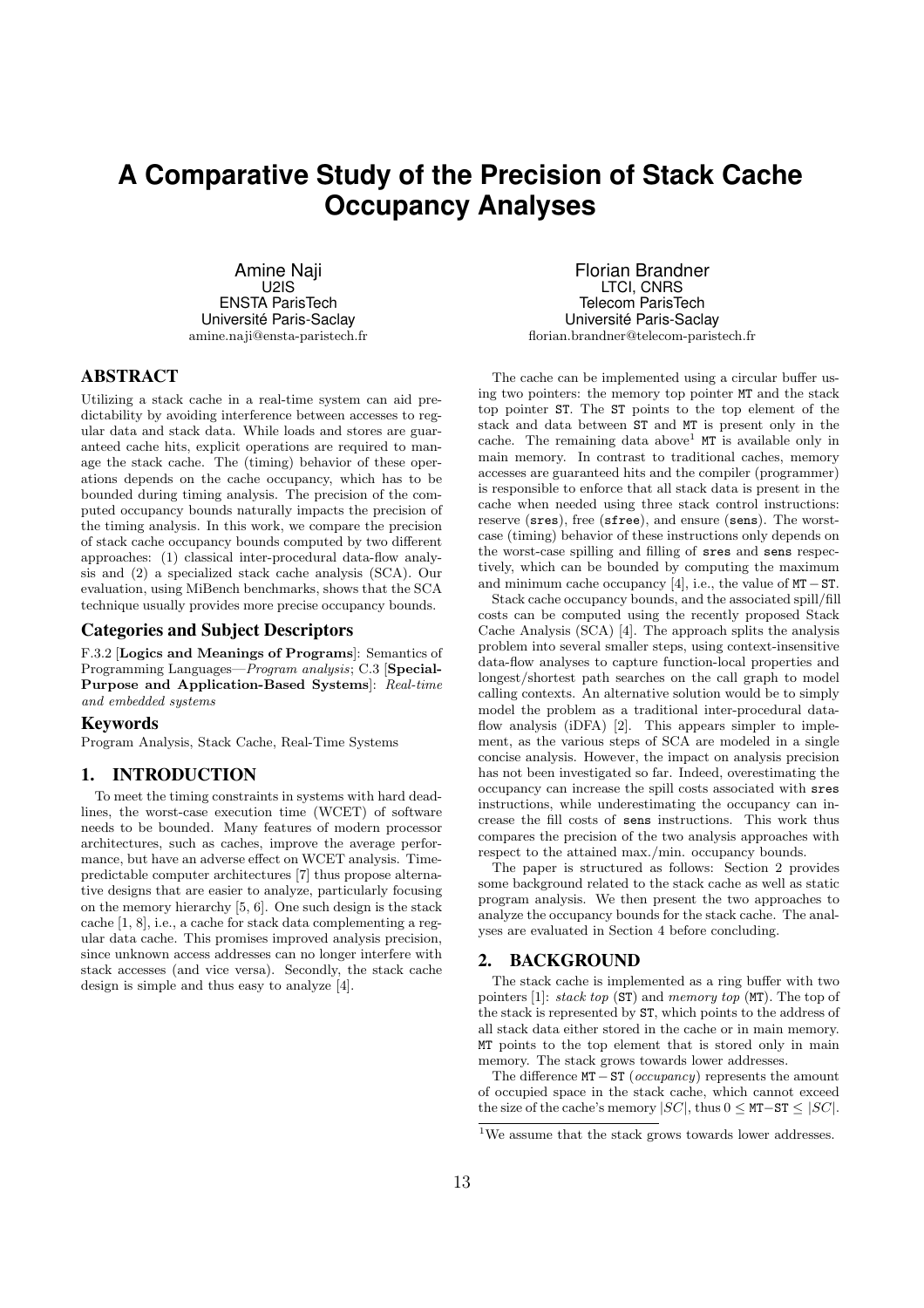The stack control instructions manipulate the two stack pointers and initiate memory transfers to/from the cache to main memory, while preserving the equation from above. A brief summary is given below, details are available in [1]:

- sres k: Subtract  $k \leq |SC|$  from ST. If the cache size is exceeded, a memory *spill* is initiated to decrement MT until MT – ST  $\leq$  |SC|.
- sfree k: Add  $k \leq |SC|$  to ST. If this would result in MT < ST, MT is set to ST. Memory is not accessed. sens  $k$ : Ensure that the occupancy is larger than  $k \leq |SC|$ . If this is not the case, a memory *fill*

is initiated to increment MT until  $MT - ST > k$ . The compiler manages the stack frames of functions quite similar to other architectures with exception of the ensure instructions. For brevity, we assume a simplified placement of these instructions. Stack frames are allocated upon entering a function (sres) and freed immediately before returning (sfree). A function's stack frame might be (partially) evicted from the cache during calls. Ensure instructions (sens) are thus placed immediately after each call. We also restrict functions to only access their own stack frames.<sup>2</sup>

#### 2.1 Data-Flow Analysis

Data-flow analysis (DFA) is used to gather information about a program without executing it. A DFA is a tuple  $A = (\mathcal{D}, T, \Box)$ , where  $\mathcal D$  is an abstract domain (e.g., values of stack pointers), transfer functions  $T_i : \mathcal{D} \to \mathcal{D}$  in T model the impact of individual instructions  $i$  on the domain, and  $\Box : \mathcal{D} \times \mathcal{D} \rightarrow \mathcal{D}$  is a join operator. Together with a CFG an instance of an (*intra-procedural*) DFA can be formed, yielding a set of data-flow equations. The join operator  $(□)$ and transfer function  $(T)$  are instantiated to form  $IN(i)$  and  $OUT(i)$  functions, which are associated with an instruction i and represent values over  $\mathcal{D}$ . The resulting (recursive) equations are finally solved by iteratively evaluating these functions until a fixed-point is reached [2].

*Inter-procedural* analyses additionally consider the call relations between functions. In this case, additional data-flow equations are constructed modeling function calls and returns [2]. Often these analyses are *context-sensitive*, i.e., the analyses distinguish between (bounded) chains of functions calls. Such a chain of nested function calls is then called a *call string*, which defines a calling context that can be distinguished from other parts of the program calling the same function. Call strings typically have a length limit. The longer the call strings, the higher the ability to distinguish different contexts. Consequently, the analysis results are more precise. Increasing the call string length may also increase the computation complexity and the required memory footprint since additional data-flow equations are created for each context. A call string length of zero corresponds to a context insensitive data-flow analysis.

# 3. CACHE OCCUPANCY ANALYSES

We present how to compute the cache's occupancy, which ca be used to bound timing, using an inter-procedural dataflow analysis (iDFA) and a tailored stack cache analysis.

#### 3.1 Inter-procedural Data-flow Analysis

The domain of the iDFA approach are positive integer values in  $\mathcal{D} = \{0, \ldots, |SC|\}$ , where  $|SC|$  represents the stack cache's size. Since both, the min. and the max. occupancy are needed, two analysis problems have to be defined. We will start with the max. occupancy. The analysis starts at the program entry, where the occupancy is assumed to be 0. It then propagates occupancy values along all execution paths, while considering the effect of the instructions along the path. Only the stack control instructions (see Section 2) can have an impact: (1) sres instructions increase occupancy by their argument  $k$ ,  $(2)$  sens instructions make sure that the occupancy is larger than  $k$ , and  $(3)$  sfree instructions reduce the occupancy by  $k$ . The resulting data-flow equation for an instruction  $i$  are given below:

$$
\text{OUT}_{Occ}(i) = \begin{cases} \min(\text{IN}_{Occ}(i) + k, |SC|) & \text{if } i = \text{sres } k \\ \max(\text{IN}_{Occ}(i), k) & \text{if } i = \text{sens } k \\ \max(0, \text{IN}_{Occ}(i) - k) & \text{if } i = \text{sfree } k \\ \text{IN}_{Occ}(i) & \text{otherwise} \end{cases}
$$

The occupancy right before an instruction (due to controlflow joins) is derived by taking the maximum occupancy from any of its predecessors (*Preds*), except for the program's entry. In the case of inter-procedurual analysis, predecessors can also be calls or returns from other functions:

$$
IN_{Occ}(i) = \begin{cases} 0 & \text{if } i = \text{entry}, \\ \max_{s \in Preds(i)}(\text{OUT}_{Occ}(s)) & \text{otherwise} \end{cases}
$$

The data-flow equations to compute the min. occupancy are very similar. Only the max operator of the  $\text{IN}_{Occ}(i)$ equation needs to be replaced by the min operator. Context sensitivity can easily be ensured by adding context information to the data-flow equations of the respective instructions.

This model is also implemented and validated in Absint's aiT timing analyzer tool [10].

#### 3.2 Stack Cache Analysis

The stack cache analysis (SCA) [4] relies on similar DFA analyses. However, instead of a single, large inter-procedural DFA, several smaller function-local analyses are used. The impact of other functions at function calls in these DFAs are modeled through minimum and maximum *displacement* values, which represent the min./max. amount of data potentially evicted from the the stack cache during a function call. Displacement values are computed by performing shortest/longest path search on program's call graph whose weights represent the reserved stack space k. Complex context-sensitive analysis thus can be avoided.

The analysis is based on the observation that the occupancy at any instruction within a function can be computed from the occupancy at the function's entry and the displacement of all the potential function calls on any path leading to the particular instruction. The min. occupancy thus can be computed by considering the initial min. occupancy and the max. displacement. Likewise, the min. displacement allows to derive the max. occupancy.

The program is thus analyzed in several steps. First, the min. and max. displacement of each function is computed using longest/shortest path searches on a weighted call graph. Next, local DFAs are performed to compute local lower and local upper bounds on the min. and max. occupancy within each function assuming a stack cache that is full at function entry. Finally, the concrete occupancy bounds are computed for each function considering the occupancy bounds at its respective callers and the previously

<sup>2</sup>Data that is larger than the stack cache or that is shared can be allocated on a *shadow stack* outside the stack cache.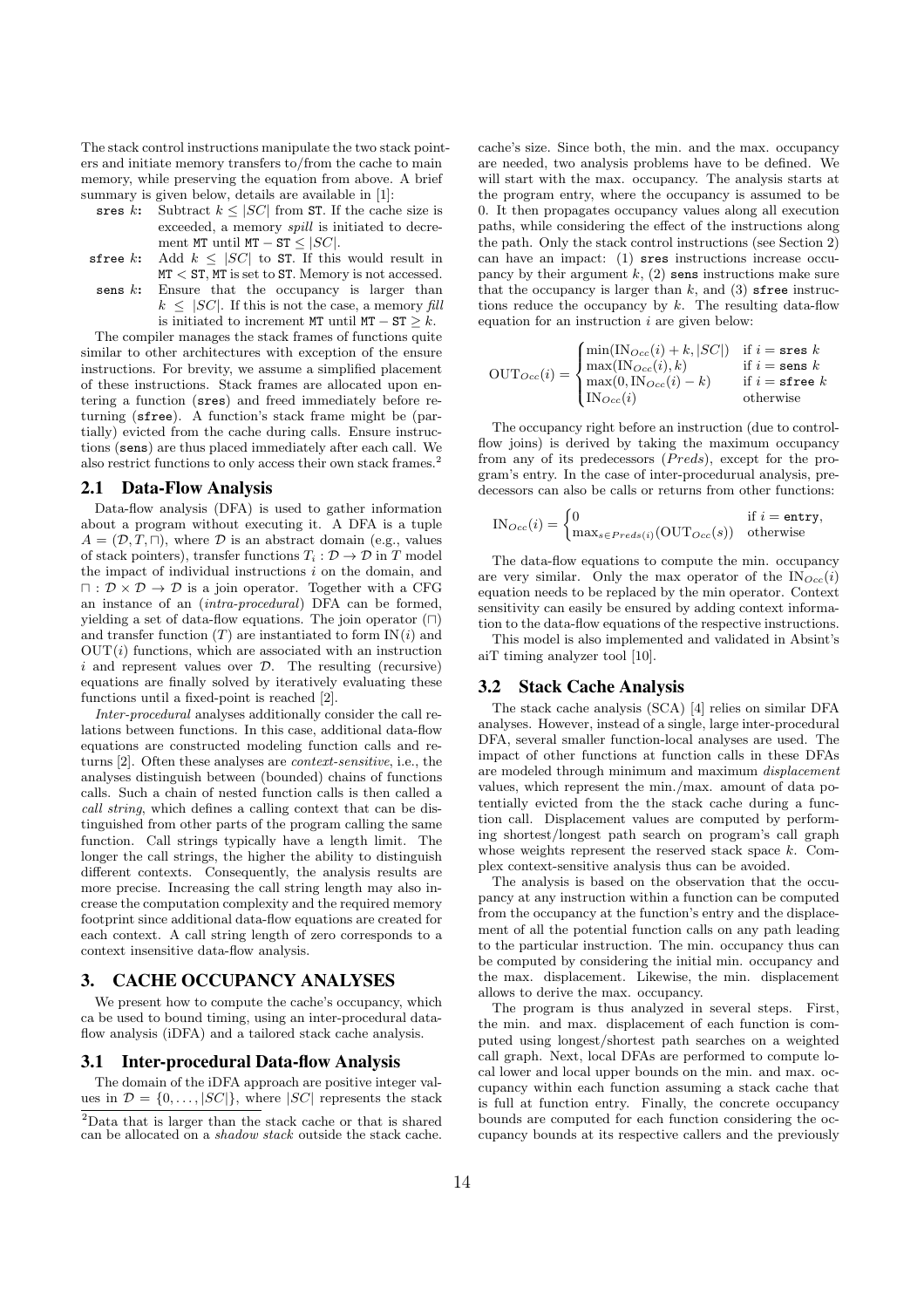computed local occupancy bounds. The final phase can deliver fully context-sensitive information, if so desired.

This analysis was implemented and validated against runtime measurements in previous work [8].

# 4. EXPERIMENTS

We evaluated both approaches using the LLVM-based compiler framework of the Patmos processor [9], which comes with a stack cache and its associated control instructions. Benchmarks of the MiBench benchmark suite [3] were compiled using optimizations (-O2) and subsequently analyzed using both techniques, assuming a stack cache size of 256 byte, 4 byte cache blocks, and a contexts string length of 0. Figure 1 shows the percentage of functions where the occupancy bound at function entry of SCA was either greater, equal, or smaller than that computed by iDFA.



Figure 1: Percentage of occupancy bounds (max./min) by SCA being (1) greater, (2) equal, or (3) smaller than iDFA.

When considering max. occupancy, SCA is less precise when the delivered bound is greater, i.e., the lower portion of the first bar of each benchmark should be as small as possible. Indeed, these cases are rare  $\langle \langle 3 \rangle \rangle$  over all benchmarks), while SCA is often more precise (34% on average).

The situation is inverse when considering min. occupancy. Here, SCA is less precise when the delivered bounds is smaller. This would be represented by the upper portion of the second bar. However, this appears for one function of the three benchmarks tiff2bw, tiffdither, and tiffmedian respectively. SCA is usually even more precise (52% on average).

We repeated these experiments for iDFA with other call string lengths (1, 2, 3, 10 and 20). However, we only observed minor improvements for max. occupancy and almost no change for min. occupancy. The bitcnts benchmark, for instance, has a maximum call depth of 20, ignoring recursive functions, and still does not show relevant improvements with call strings of length 20 due to the impact of recursion elsewhere as explained later.

Overall, SCA is almost always as precise or even more precise than iDFA. The results are similar, albeit less pronounced, with longer context string lengths.

## 4.1 Discussion

A closer look reveals that the imprecision of iDFA is mostly due to chains of function calls, whose lengths exceed the analysis' context string length (e.g., due to recursion). Let us first examine such situations for max. occupancy.

The problem of iDFA with long call chains is that calling contexts are no longer distinguished, i.e., all information is merged in a single calling context. The occupancy information computed for these regions is, as expected, rather pessimistic, leading to considerable overestimation of the max. occupancy. Even worse, the overly conservative occupancy level is propagated out of these merged calling contexts along control-flow edges of function returns. Recall that the meet operator for this analysis is the max operator. This means that the conservative max. occupancy bounds are even further propagated, way beyond the merged calling contexts that initially caused the imprecision. This particularly applies to recursive functions.

*Example* 1*.* Figure 2 shows an example illustrating this situation. Assume that function A consists of one basic block and that function B is called before function D. Since B and C recursively call each other, their respective max. occupancy grows until they reach the stack cache size during the fixed-point computation of iDFA (unless unbounded call strings are used). The transfer functions for the return instructions then propagate the maximum to their respective callers, which leads to a max. occupancy that is close to the stack cache size right after the function call to C within B (and vice verse). A similarly high occupancy is propagated out of the recursion to the instruction succeeding the call from A to B. The high occupancy might actually occur within the recursion. However, the actual occupancy at this point is much lower. The overestimation is further propagated to function D. Resulting in overly conservative analysis results there, even when the context string length is not exceeded.



Figure 2: Imprecision propagated out of recursive functions when computing max. occupancy with iDFA.

Patmos' newlib C library contains (potentially) recursive functions in the start-up code of each program. iDFA thus assumes that the stack cache is filled up entirely before even reaching the program's main function. Since the computed max. occupancy at main is considerably overestimated, imprecision is propagated throughout large portions of the considered benchmarks. An important observation here is that increasing the call string length will not help fixing this problem, as the precision limit will be reached before the end of the recursion (unless infinite call strings are used). The SCA approach does not face this problem. Instead of relying on the occupancy propagated outwards by the recursive functions, it simply relies on their displacement values. A possible fix for this problem for iDFA would be to memorize the occupancy level before each call. The occupancy propagated backwards from a return then always has to be smaller than the memorized value. However, the potentially large displacement of the called function is ignored, which may still lead to considerable overestimation.

A similar problem arises for non-recursive programs with deep call chains containing two subsequent function calls that eventually invoke the same function. iDFA then behaves similar to recursive programs as shown in Figure 3. *Example* 2*.* Assume that, in this example, the function call from B to C appears before the call from B to D. Then, iDFA